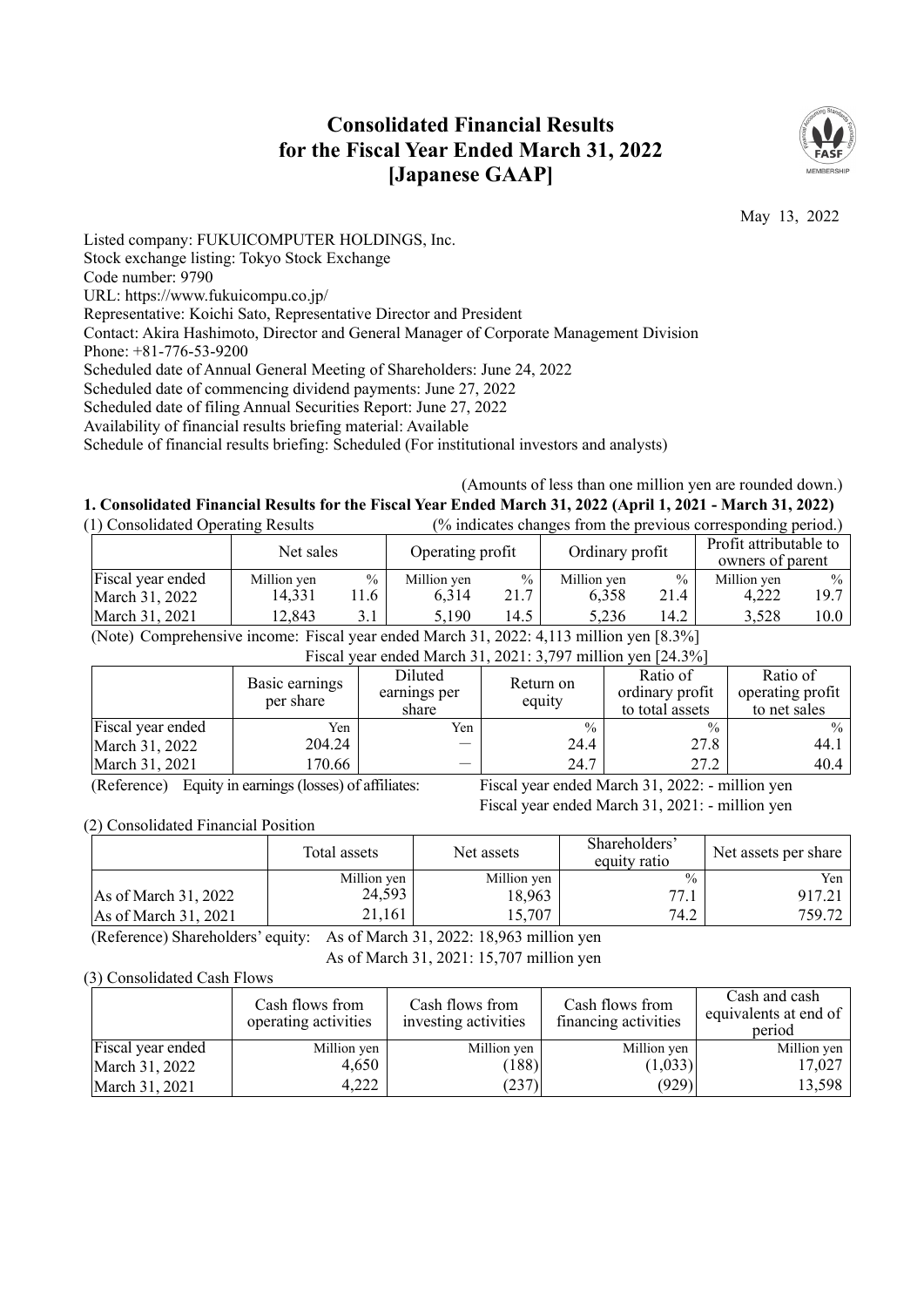# **2. Dividends**

|                                                    | Annual dividends       |                        |                                 |              |       | Total                 | Dividend                       | Ratio of                                     |
|----------------------------------------------------|------------------------|------------------------|---------------------------------|--------------|-------|-----------------------|--------------------------------|----------------------------------------------|
|                                                    | 1st<br>quarter-<br>end | 2nd<br>quarter-<br>end | 3rd<br>quarter-<br>end          | Year-<br>end | Total | dividends<br>(annual) | payout ratio<br>(consolidated) | dividends to<br>net assets<br>(consolidated) |
|                                                    | Yen                    | Yen                    | Yen                             | Yen          | Yen   | Million yen           | $\frac{0}{0}$                  | $\frac{0}{0}$                                |
| Fiscal year ended<br>March 31, 2021                | -                      | $0.00\,$               | $\hspace{0.1mm}-\hspace{0.1mm}$ | 50.0         | 50.0  | 1,033                 | 29.3                           | 7.2                                          |
| Fiscal year ended<br>March 31, 2022                | -                      | $0.00\,$               | $\overline{\phantom{0}}$        | 60.0         | 60.0  | 1,240                 | 29.4                           | 7.2                                          |
| Fiscal year ending<br>March 31, 2023<br>(forecast) | -                      | $0.00\,$               |                                 | 60.0         | 60.0  |                       | 29.3                           |                                              |

# **3. Consolidated Financial Results Forecast for the Fiscal Year Ending March 31, 2023 (April 1, 2022 – March 31, 2023)**

(% indicates changes from the previous corresponding period for the full year and from the same quarter of the previous year for the quarter)

|                           | Net sales            |                       | Operating profit     |                       | Ordinary profit      |                       | Profit attributable<br>to owners of parent |                       | Basic<br>earnings<br>per share |
|---------------------------|----------------------|-----------------------|----------------------|-----------------------|----------------------|-----------------------|--------------------------------------------|-----------------------|--------------------------------|
| 2nd quarter               | Million yen<br>7,400 | $\frac{0}{0}$<br>10.2 | Million yen<br>3.400 | $\frac{0}{0}$<br>12.9 | Million yen<br>3.420 | $\frac{0}{0}$<br>12.8 | Million yen<br>2,258                       | $\frac{0}{0}$<br>11.9 | Yen<br>109.21                  |
| (Cumulative)<br>Full year | 14,580               | 1.7                   | 6,400                | 1.3                   | 6.440                | 1.3                   | 4.240                                      | 0.4                   | 205.08                         |

## **\* Notes:**

(1) Changes in significant subsidiaries during the fiscal year under review (Changes in specified subsidiaries resulting in changes in scope of consolidation): None

Newly included: – (Company name:)

Excluded: – (Company name:)

(2) Changes in accounting policies, changes in accounting estimates, and restatement

1) Changes in accounting policies in accordance with changes in accounting standards, etc.: Yes

- 2) Changes in accounting policies other than 1) above: None
- 3) Changes in accounting estimates: None

4) Restatement: None

(3) Total number of issued and outstanding shares (ordinary shares)

|                       | 1) Total number of issued and outstanding shares at the end of the period (including treasury shares): |
|-----------------------|--------------------------------------------------------------------------------------------------------|
| As of March 31, 2022: | 20,700,000 shares                                                                                      |
| As of March 31, 2021: | 20,700,000 shares                                                                                      |

2) Total number of treasury shares at the end of the period: As of March 31, 2022: 24,719 shares As of March 31, 2021: 24,596 shares 3) Average number of shares during the period: Year ended March 31, 2022: 20,675,291 shares

Year ended March 31, 2021: 20,675,430 shares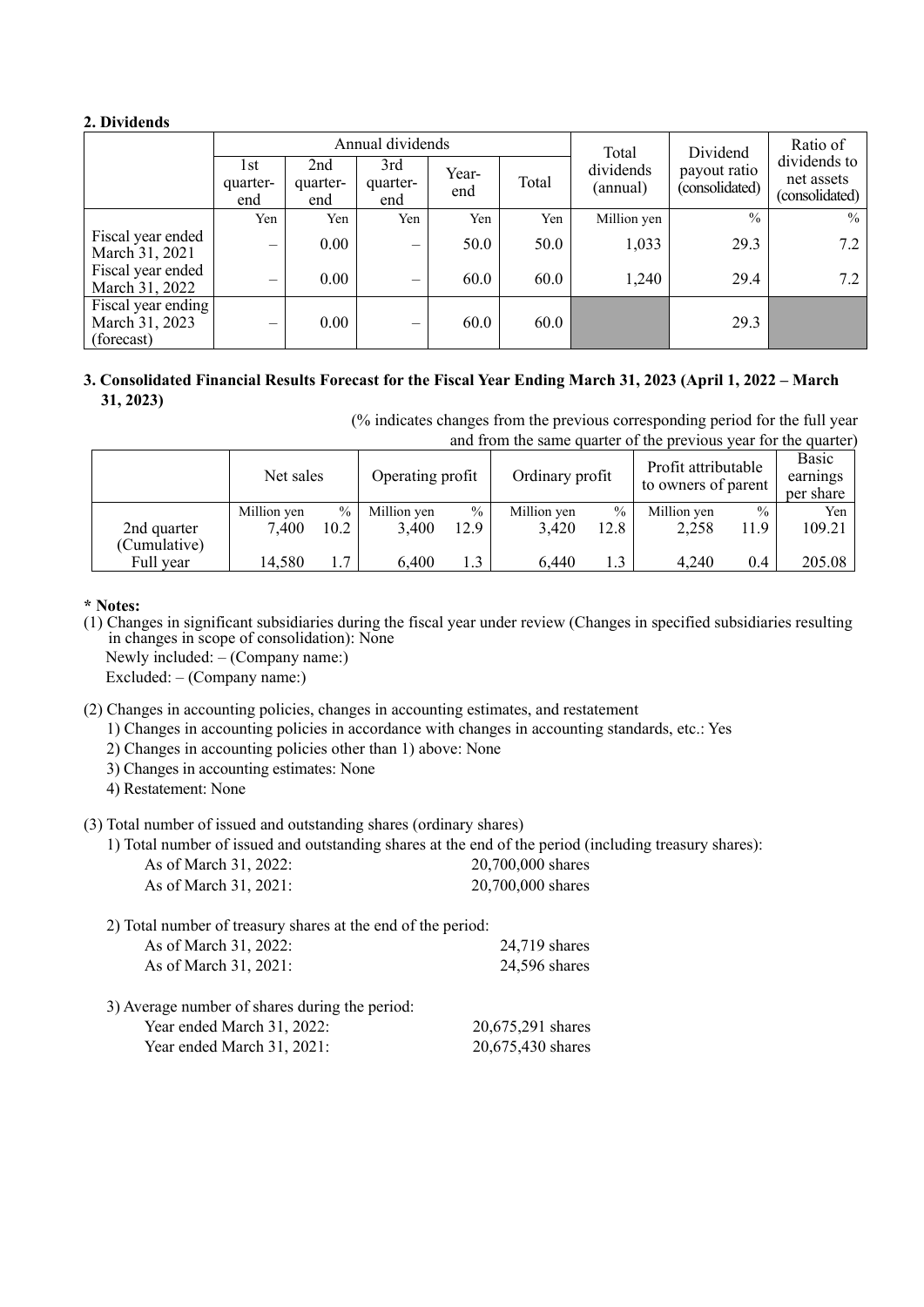### **(Reference) Summary of Non-consolidated Financial Results**

**1. Non-consolidated Financial Results for the Fiscal Year Ended March 31, 2022 (April 1, 2021 – March 31, 2022)** 

| $(1)$ Non-consolidated Operating Results |             |               | 70 marcates changes from the previous corresponding perfour) |      |                 |               |             |               |
|------------------------------------------|-------------|---------------|--------------------------------------------------------------|------|-----------------|---------------|-------------|---------------|
|                                          | Net sales   |               | Operating profit                                             |      | Ordinary Profit |               | Profit      |               |
| Fiscal Year ended                        | Million yen | $\frac{0}{0}$ | Million yen                                                  | 0/0  | Million ven     | $\frac{0}{0}$ | Million ven | $\frac{0}{0}$ |
| March 31, 2022                           | 4.539       | 7.8           | 3.437                                                        | 10.4 | 3.477           | 10.2          | 3.410       | 10.1          |
| March 31, 2021                           | 4,209       | (9.2)         | 3.112                                                        |      | 3.157           | ن . 1         | 3.098       | 3.3           |

(1) Non-consolidated Operating Results (% indicates changes from the previous corresponding period.)

|                   | Basic earnings<br>per share | Diluted earnings<br>per share |
|-------------------|-----------------------------|-------------------------------|
| Fiscal Year ended | Yen                         | Yen                           |
| March 31, 2022    | 164.94                      |                               |
| March 31, 2021    | 149.85                      |                               |

(2) Non-consolidated Financial Position

|                                | Total assets | Net assets  | Shareholders'<br>equity ratio | Net assets per share |  |
|--------------------------------|--------------|-------------|-------------------------------|----------------------|--|
|                                | Million yen  | Million yen | $\frac{0}{0}$                 | Yen                  |  |
| As of March $31, 2022$         | 15.038       | 14,193      | 94.4                          | 686.51               |  |
| $\text{As of March } 31, 2021$ | '2,824       | 1,927       | 93.0                          | 576.90               |  |

(Reference) Shareholders' equity: As of March 31, 2022: 14,193 million yen As of March 31, 2021: 11,927 million yen

\* These consolidated financial results are outside the scope of audit by certified public accountants or an audit firm.

\* Explanation of the proper use of financial results forecast and other notes

The performance outlook and other forward-looking statements herein are based on information currently available to the Company and certain assumptions that have been deemed reasonable, and are not intended to guarantee the achievement. Actual performance may differ significantly from these forecasts due to a wide range of factors. For conditions used as the assumptions for the performance forecast and notes on the use of the financial results forecast, please refer to "1. Overview of Operating Results, etc. (4) Future Outlook" on page 3 of the Attachments.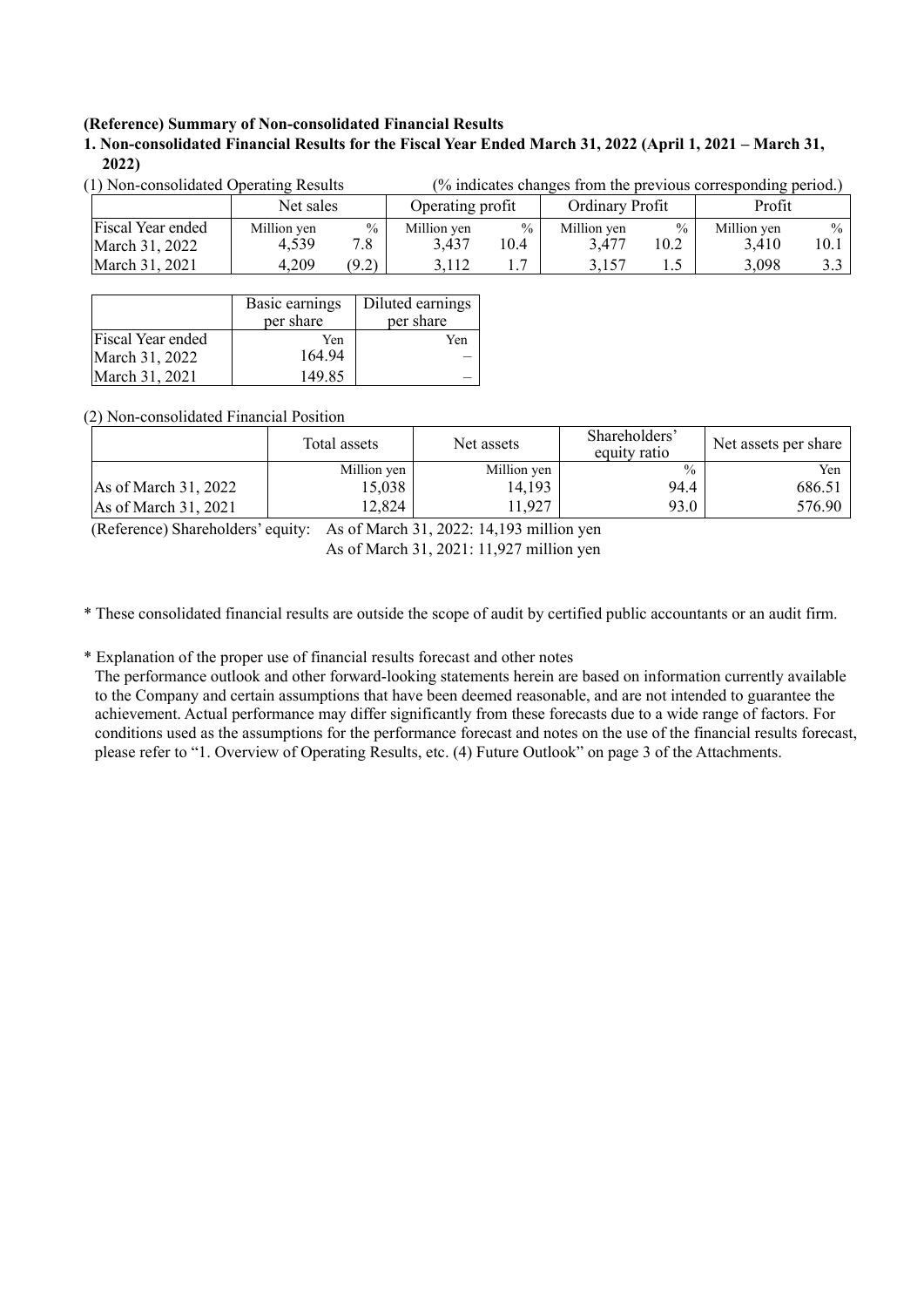Table of Contents - Attachments

| (5) Basic Policy on Profit Distribution and Dividends for the Fiscal Year under Review and the Next |  |
|-----------------------------------------------------------------------------------------------------|--|
|                                                                                                     |  |
|                                                                                                     |  |
|                                                                                                     |  |
|                                                                                                     |  |
|                                                                                                     |  |
|                                                                                                     |  |
|                                                                                                     |  |
|                                                                                                     |  |
|                                                                                                     |  |
|                                                                                                     |  |
|                                                                                                     |  |
|                                                                                                     |  |
|                                                                                                     |  |
|                                                                                                     |  |
|                                                                                                     |  |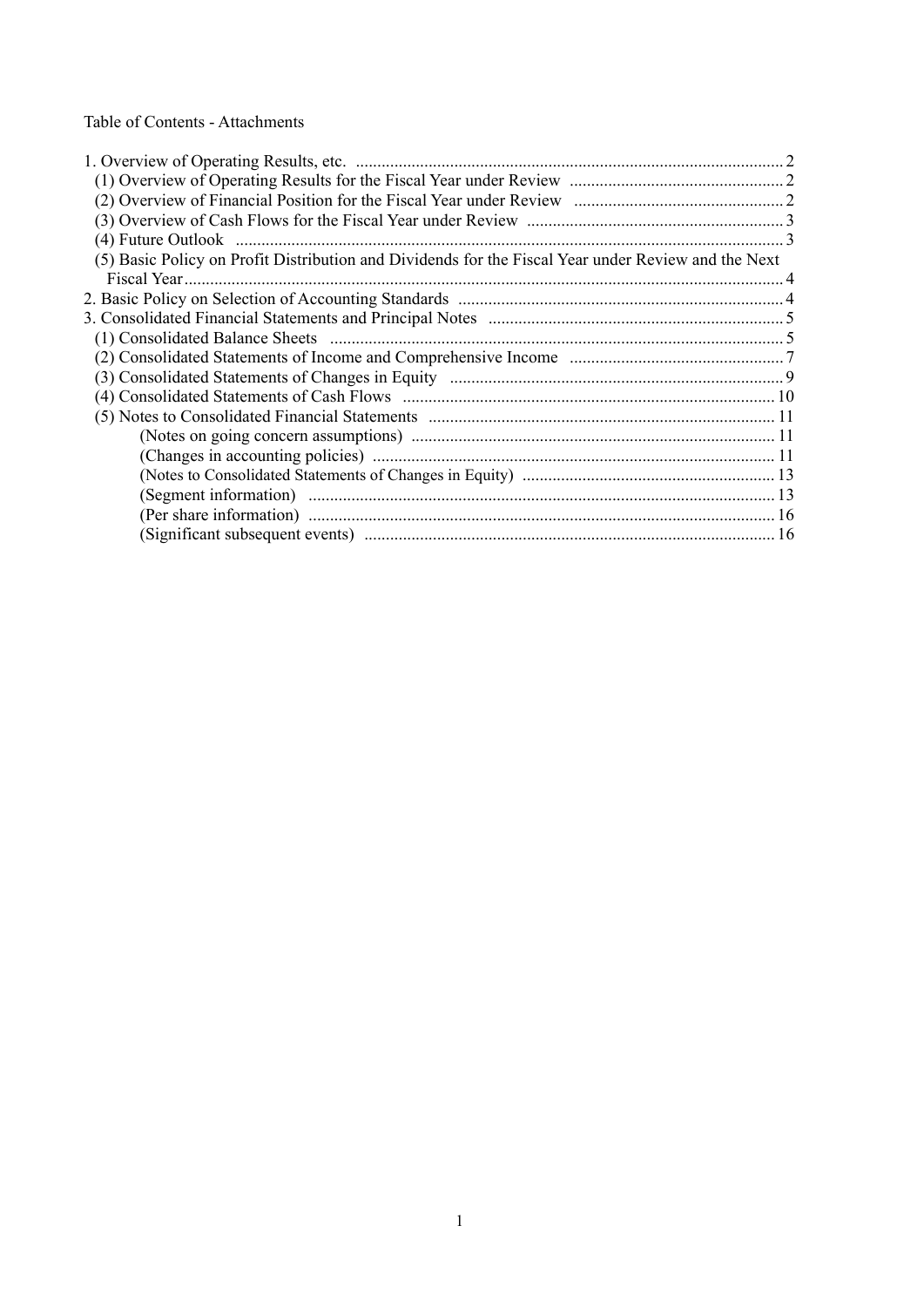### 1. Overview of Operating Results, etc.

### (1) Overview of Operating Results for the Fiscal Year under Review

The Japanese economy in the fiscal year under review shows signs of movements toward restarting economic activities in the entire society in concurrence with the diffusion of vaccinations for the COVID-19 infection, but it is still in a severe situation. Furthermore, it is necessary to keep a close watch on the downside risks of the domestic and overseas economies, fluctuations in financial and capital markets, and so on because of the re-spread of the infection and anxiety about overseas situations.

Meanwhile, the adoption of IT introduction subsidies and the spread of i-Construction, which have supported the Group's business performance, continued to contribute to the Company's business results.

As a result, for the fiscal year under review, the Group (the Company and its consolidated subsidiaries) posted net sales of 14,331 million yen (an 11.6% increase year-on-year), operating profit of 6,314 million yen (a 21.7% increase year-on-year), ordinary profit of 6,358 million yen (a 21.4% increase year-on-year), and profit attributable to owners of parent of 4,222 million yen (a 19.7% increase year-on-year).

Status by segment is as follows.

### 1) Architecture System Business

In the architecture CAD business, net sales were 6,493 million yen (a 6.8% increase year-on-year) and operating profit was 2,481 million yen (an 11.4% increase year-on-year), resulting in an increase in both sales and profit.

The housing business achieved increases both in sales and in profit year-on-year thanks to increases in optional sales in response to revisions to the Building Energy Efficiency Act and support by IT introduction subsidies. Also in the building materials business, whose main product is a 3D catalog site, the business performance remains firm due to an increase in the number of corporate customers and other factors.

#### 2) Surveying/Civil Engineering System Business

In the surveying/civil engineering CAD business, net sales were 7,108 million yen (a 7.7% increase year-onyear) and operating profit was 3,402 million yen (an 18.6% increase year-on-year).

In the surveying/civil engineering system business, the performance of the segment achieved increases both in sales and in profit year on-year as a result of the steady performance of the civil engineering and construction infrastructure businesses in particular, with sales being supported by the spread of i-Construction, the government measures related to BIM/CIM promotion, IT introduction subsidies, and other factors.

#### 3) IT Solutions Business

In the IT solutions business, the net sales were 729 million yen (a 341.5% increase year-on-year), and the operating profit was 268 million yen (operating loss of 68 million yen for the corresponding period in the previous fiscal year). Both sales and profit increased significantly compared to the same period of the previous fiscal year, mainly due to the recording of sales related to the exit poll system for the House of Representatives election held in October 2021.

The "Accounting Standard for Revenue Recognition" (ASBJ Statement No. 29, March 31, 2020) and other standards are applied from the fiscal year under review. For details, please refer to "(5) Notes to Consolidated Financial Statements (Changes in accounting policies), (Segment information etc.) of 3. Consolidated Financial Statements and Principal Notes."

#### (2) Overview of Financial Position for the Fiscal Year under Review

Total assets as of the end of the fiscal year under review increased by 24,593 million yen compared with the end of the previous fiscal year to 3,432 million yen. This was mainly due to an increase in cash and deposits.

Total liabilities increased by176 million yen compared with the end of the previous fiscal year to 5,629 million yen. This was mainly due to an increase in income taxes payable and provision for bonuses.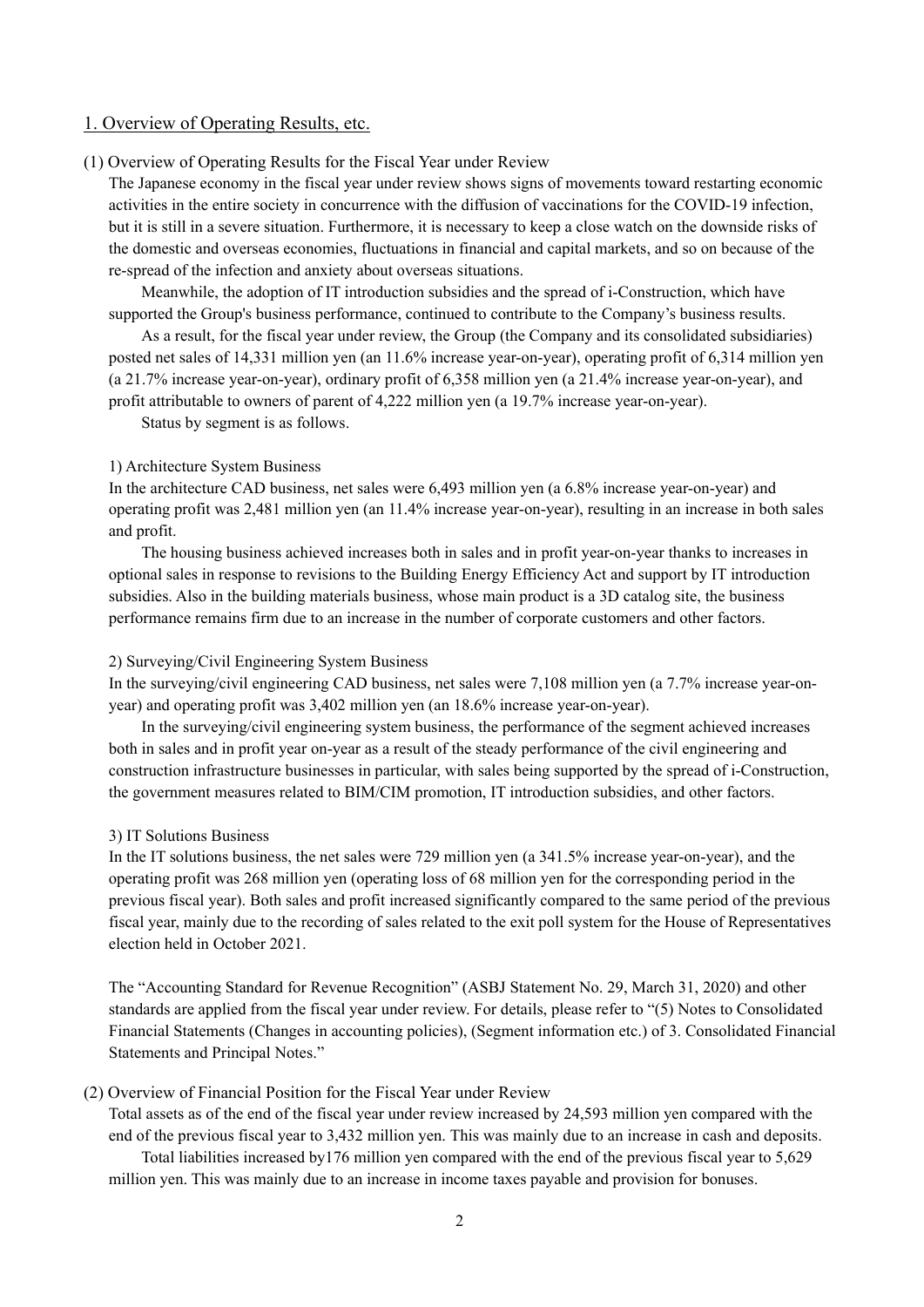Net assets increased by 3,256 million yen compared with the end of the previous fiscal year to 18,963 million yen. As a result, shareholders' equity ratio stood at 77.1%.

(3) Overview of Cash Flows for the Fiscal Year under Review

The balance of cash and cash equivalents ("funds") at the end of the fiscal year under review increased by 3,429 million yen compared with the end of the previous fiscal year to 17,027 million yen. The status of cash flows and its main factors are as follows.

(Cash flows from operating activities)

Funds provided by operating activities amounted to 4,650 million yen (compared to 4,222 million yen acquired for the previous fiscal year). This was mainly due to profit before income taxes of 6,358 million yen, depreciation of 193 million yen, an increase in trade receivables of 219 million yen, and income taxes paid of 2,204 million yen.

(Cash flows from investing activities)

Funds used in investing activities amounted to 188 million yen (compared to 237 million yen used for the previous fiscal year). This was mainly due to the purchase of intangible assets of 122 million yen etc. Funds used in financing activities amounted to 1,033 million yen (compared to 929 million yen used for the previous fiscal year). This was mainly due to dividends paid.

### (4) Future Outlook

In the fiscal year ended March 31, 2019, the Group achieved its management target for fiscal year 2021 under the medium-term management plan announced in May 2019, and the results for the fiscal year ended March 31, 2020 and for the fiscal year ended March 31, 2021 further increased.

The diffusion of telecommunications technology supported by IT introduction subsidies, the growing demand for IT and ICT products on construction work sites as a result of promoting i-Construction and BIM/CIM, and other factors strongly supported our steady business results.

In May 2022, the Group announced a medium-term management plan for fiscal year 2022 to fiscal year 2024 as business years.

When we turn our eyes to our current situation, the Company cannot clearly see what will happen in the next several years, including the impact of the spread of the COVID-19 infection on economy, and from a medium- and long-term perspective, the Company will respond to decreases in construction work orders due to a lull in special demand by the Tokyo Olympics and the downscaling of private capital investments, changes in external environments, such as the promotion of DX on construction work sites, and issues related to our management system and business structure, and, at the same time, make a contribution to resolving issues confronting the construction industry through IT solutions we can offer with the aim of realizing sustainable growth.

In the architecture system business, the Company will endeavor in fiscal year 2022 to increase sales through the upgrading of the basic functions of existing packaged software in the housing business and the provision of solutions to execution phases in the BIM business, and concurrently expand the stock business.

In addition, in the surveying/civil engineering business, we find opportunities to grow in the "i-Construction" program promoted by the Ministry of Land, Infrastructure, Transport and Tourism and in the shift to CIM, which is part of measures against the COVID-19 infection, and are determined to increase the number of companies to have transaction for many years to come by establishing the brand and deeper developing business opportunities in each segment of surveying/civil engineering/construction infrastructure.

As a result of the above, the Company forecasts net sales of 14,580 million yen, operating profit of 6,400 million yen, ordinary profit of 6,440 million yen, and profit attributable to owners of parent of 4,240 million yen for the next fiscal year.

The Company will continue to make efforts to achieve further growth and development by rapidly creating what is desired and striving to be a company appreciated by its stakeholders, in order to be "indispensable for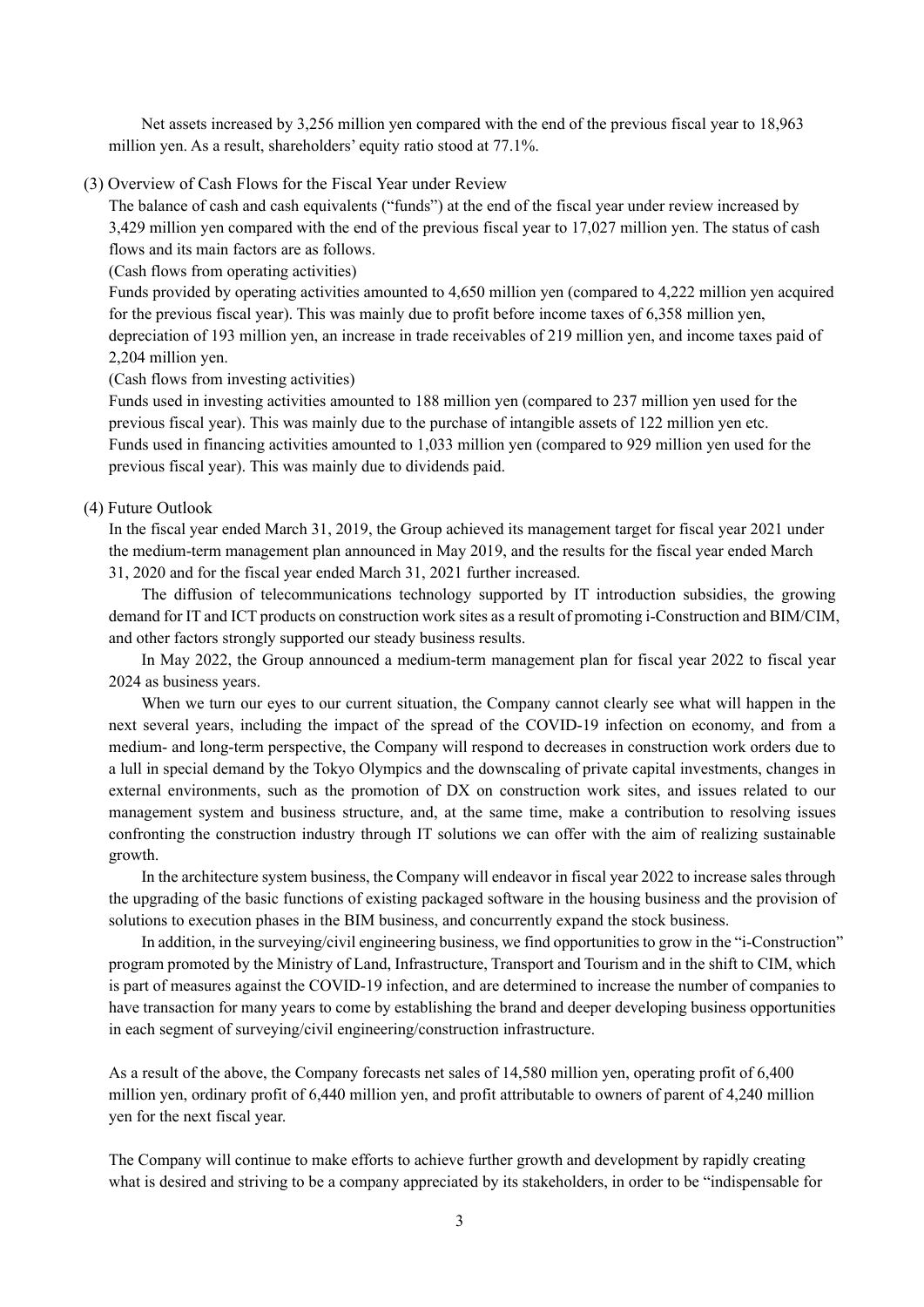the construction industry" under the corporate slogan of "Dream Big, Design First."

(5) Basic Policy on Profit Distribution and Dividends for the Fiscal Year under Review and the Next Fiscal Year

The Company's basic policy on profit distribution is to "focus on returning profits to shareholders and pay stable dividends continuously."

Based on the above basic policy, taking into consideration various factors including the consolidated business results for the fiscal year ended March 31, 2022 having exceeded the initial forecast, the Company plans to increase the dividends for the fiscal year under review by 10 yen from the previous fiscal year and pay 60 yen per share in order to increase returns to shareholders.

For the next fiscal year, the Company plans to pay a dividend of 60 yen per share, taking into consideration various factors including the consolidated performance forecast for the next fiscal year.

# 2. Basic Policy on Selection of Accounting Standards

The Group prepares its consolidated financial statements in accordance with Japanese accounting standards because it does not operate business or raise funds globally.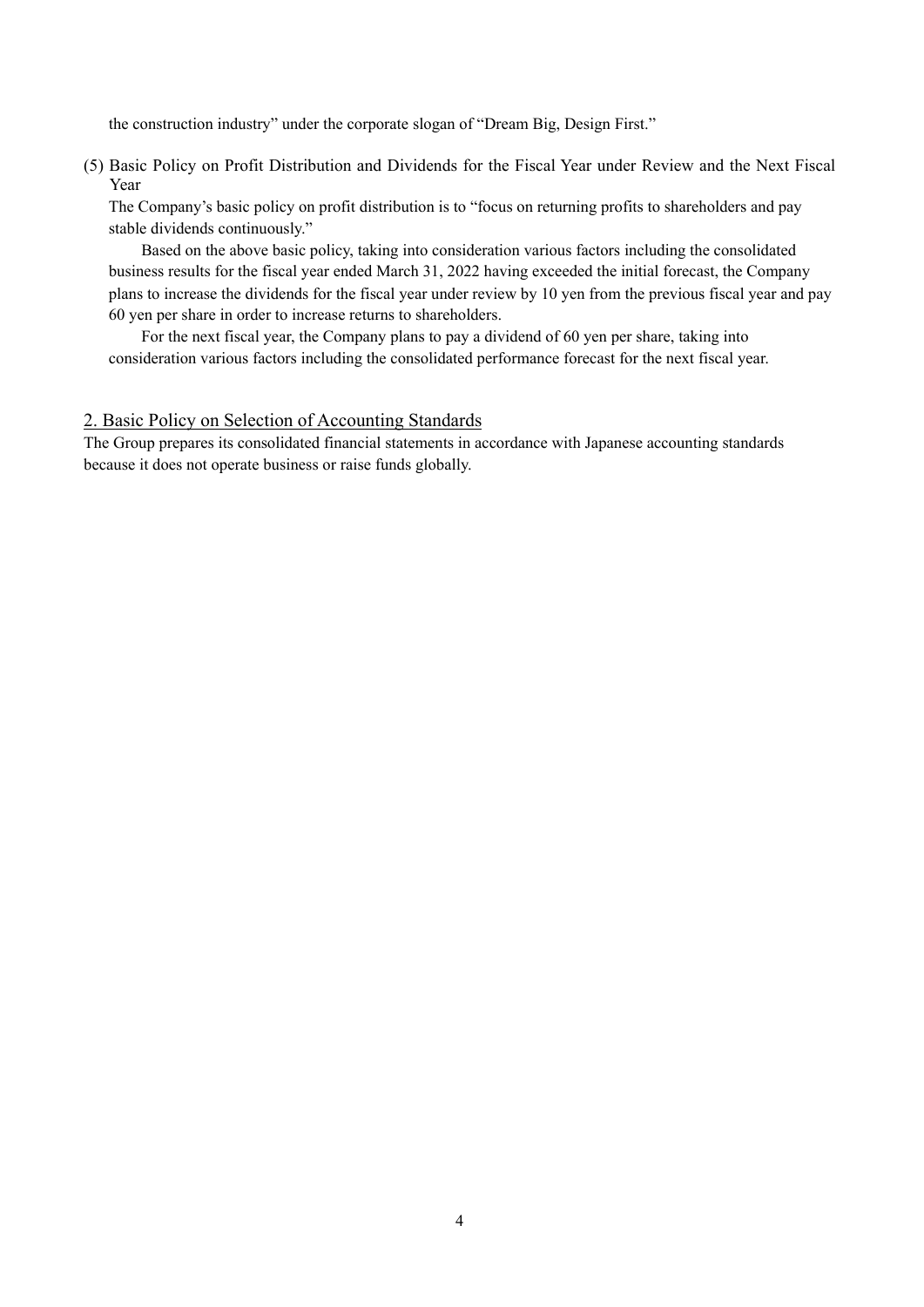# 3. Consolidated Financial Statements and Principal Notes

(1) Consolidated Balance Sheets

|                                       |                      | (Million yen)        |
|---------------------------------------|----------------------|----------------------|
|                                       | As of March 31, 2021 | As of March 31, 2022 |
| Assets                                |                      |                      |
| Current assets                        |                      |                      |
| Cash and deposits                     | 13,598               | 17,027               |
| Notes and accounts receivable - trade | 1,757                |                      |
| Notes receivable - trade              |                      | 447                  |
| Accounts receivable - trade           |                      | 1,529                |
| Merchandise and finished goods        | 42                   | 46                   |
| Work in process                       | $\overline{2}$       | 4                    |
| Raw materials and supplies            | 180                  | 5                    |
| Other                                 | 680                  | 730                  |
| Allowance for doubtful accounts       | (3)                  | (3)                  |
| Total current assets                  | 16,257               | 19,787               |
| Non-current assets                    |                      |                      |
| Property, plant and equipment         |                      |                      |
| Buildings and structures              | 4,422                | 4,419                |
| Accumulated depreciation              | (3,245)              | (3,292)              |
| Buildings and structures, net         | 1,176                | 1,127                |
| Land                                  | 1,153                | 1,153                |
| Other                                 | 563                  | 575                  |
| Accumulated depreciation              | (450)                | (463)                |
| Other, net                            | 113                  | 111                  |
| Total property, plant and equipment   | 2,442                | 2,392                |
| Intangible assets                     | 170                  | 228                  |
| Investments and other assets          |                      |                      |
| Investment securities                 | 1,516                | 1,350                |
| Deferred tax assets                   | 446                  | 508                  |
| Other                                 | 332                  | 330                  |
| Allowance for doubtful accounts       | (4)                  | (4)                  |
| Total investments and other assets    | 2,290                | 2,184                |
| Total non-current assets              | 4,903                | 4,805                |
| Total assets                          | 21,161               | 24,593               |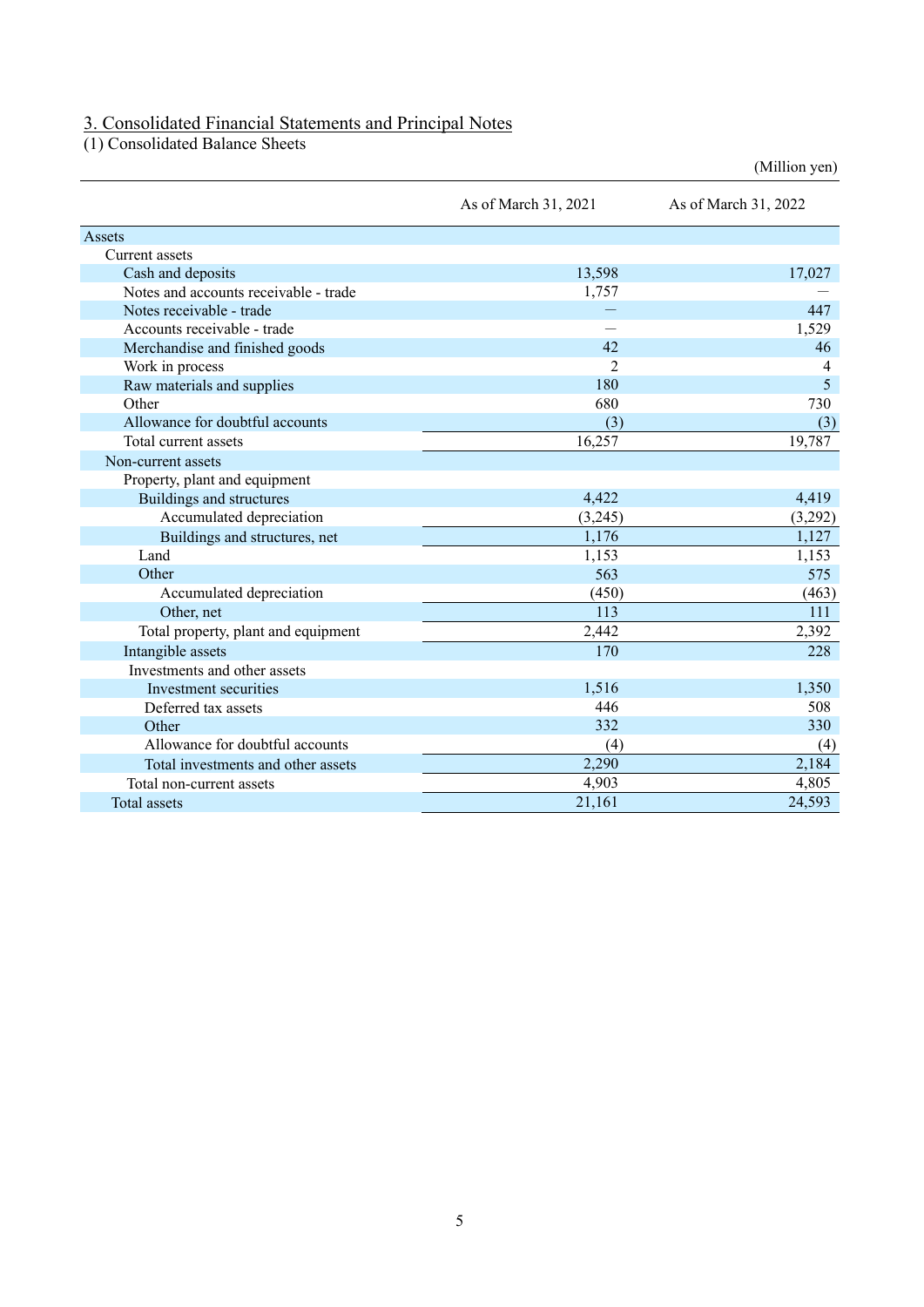(Million yen)

|                                                             | As of March 31, 2021 | As of March 31, 2022 |
|-------------------------------------------------------------|----------------------|----------------------|
| Liabilities                                                 |                      |                      |
| <b>Current liabilities</b>                                  |                      |                      |
| Notes and accounts payable - trade                          | 48                   | 61                   |
| Accrued expenses                                            | 313                  | 319                  |
| Income taxes payable                                        | 1,226                | 1,366                |
| Advances received                                           | 2,308                | 2,273                |
| Provision for bonuses                                       | 707                  | 759                  |
| Provision for bonuses for directors (and other<br>officers) | 56                   | 46                   |
| Other                                                       | 605                  | 661                  |
| Total current liabilities                                   | 5,265                | 5,489                |
| Non-current liabilities                                     |                      |                      |
| Deferred tax liabilities                                    | 188                  | 140                  |
| Total non-current liabilities                               | 188                  | 140                  |
| <b>Total liabilities</b>                                    | 5,453                | 5,629                |
| Net assets                                                  |                      |                      |
| Shareholders' equity                                        |                      |                      |
| Share capital                                               | 1,631                | 1,631                |
| Capital surplus                                             | 1,500                | 1,500                |
| Retained earnings                                           | 12,040               | 15,406               |
| Treasury shares                                             | (59)                 | (59)                 |
| Total shareholders' equity                                  | 15,113               | 18,478               |
| Accumulated other comprehensive income                      |                      |                      |
| Valuation difference on available-for-sale<br>securities    | 594                  | 484                  |
| Total accumulated other comprehensive<br>income             | 594                  | 484                  |
| Total net assets                                            | 15,707               | 18,963               |
| Total liabilities and net assets                            | 21,161               | 24,593               |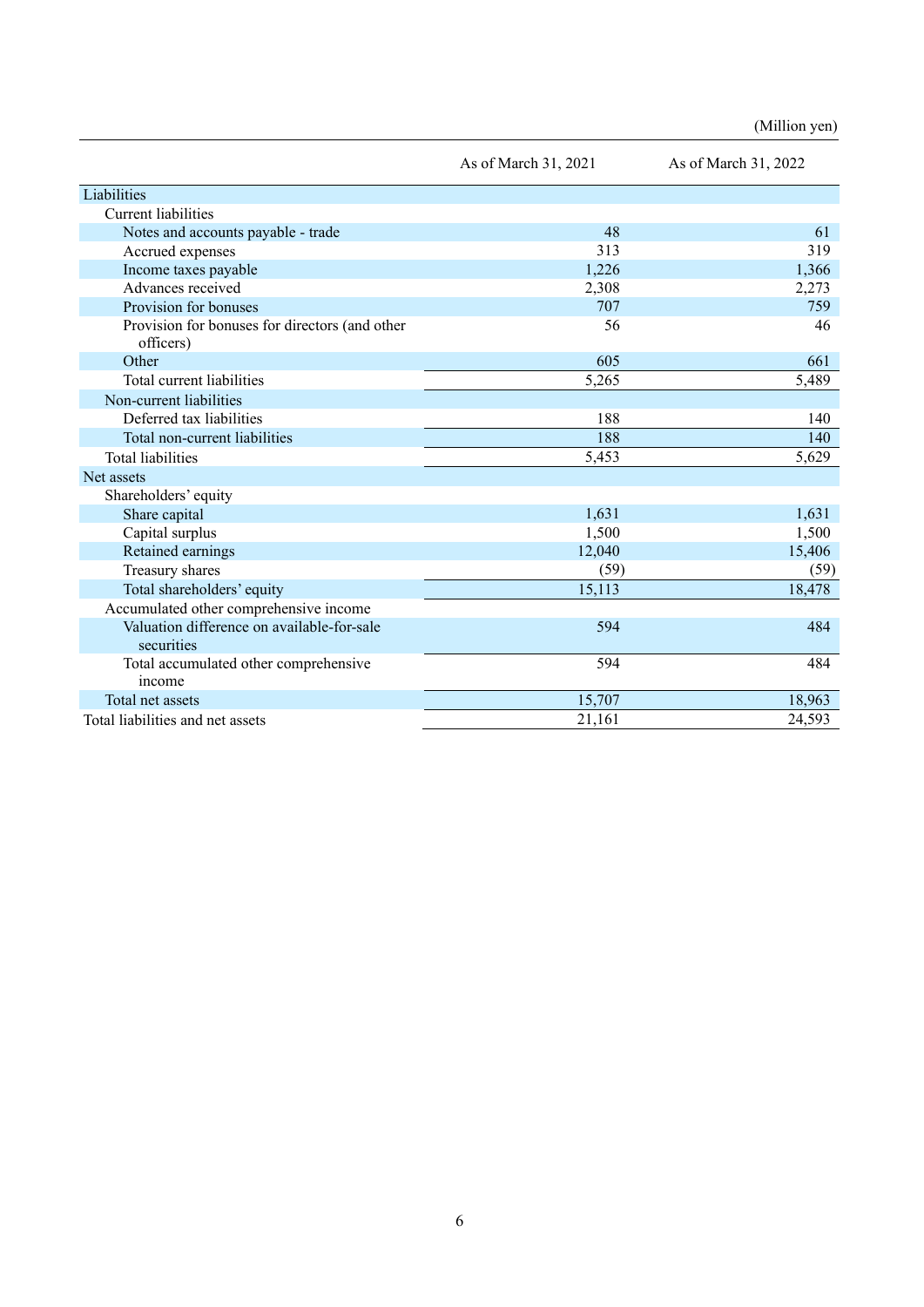# (2) Consolidated Statements of Income and Comprehensive Income

Consolidated Statements of Income

|                                              |                           | (Million yen)                                                     |
|----------------------------------------------|---------------------------|-------------------------------------------------------------------|
|                                              | For the fiscal year ended | For the fiscal year ended                                         |
|                                              | March 31, 2021            | March 31, 2022                                                    |
|                                              |                           | (From April 1, 2020 to March 31, (From April 1, 2021 to March 31, |
|                                              | 2021)                     | 2022)                                                             |
| Net sales                                    | 12,843                    | 14,331                                                            |
| Cost of sales                                | 2,676                     | 3,169                                                             |
| Gross profit                                 | 10,166                    | 11,161                                                            |
| Selling, general and administrative expenses | 4,975                     | 4,846                                                             |
| Operating profit                             | 5,190                     | 6,314                                                             |
| Non-operating income                         |                           |                                                                   |
| Dividend income                              | 34                        | 34                                                                |
| Commission income                            |                           |                                                                   |
| Insurance fee income                         | $\mathbf{1}$              | $\overline{2}$                                                    |
| Other                                        | 3                         | 4                                                                 |
| Total non-operating income                   | 46                        | 48                                                                |
| Non-operating expenses                       |                           |                                                                   |
| Loss on valuation of investment securities   |                           | 5                                                                 |
| Total non-operating expenses                 |                           | 5                                                                 |
| Ordinary profit                              | 5,236                     | 6,358                                                             |
| Profit before income taxes                   | 5,236                     | 6,358                                                             |
| Income taxes $-$ current                     | 1,800                     | 2,287                                                             |
| Income taxes – deferred                      | (92)                      | (151)                                                             |
| Total income taxes                           | 1,708                     | 2,135                                                             |
| Profit                                       | 3,528                     | 4,222                                                             |
| Profit attributable to owners of parent      | 3,528                     | 4,222                                                             |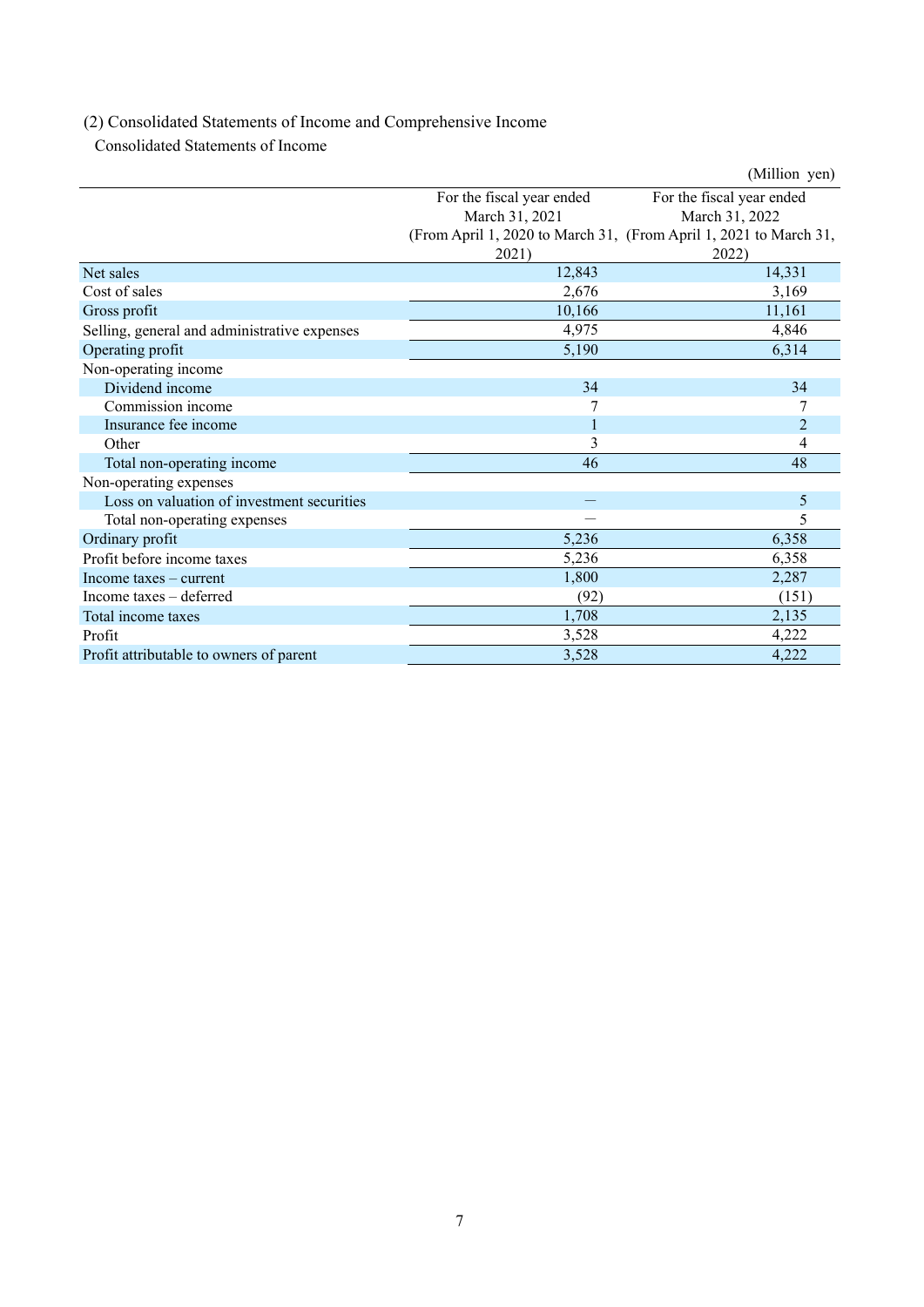# Consolidated Statements of Comprehensive Income

|                                                       |                               | (Million yen)                |
|-------------------------------------------------------|-------------------------------|------------------------------|
|                                                       | For the fiscal year ended     | For the fiscal year ended    |
|                                                       | March 31, 2021                | March 31, 2022               |
|                                                       | (From April 1, 2020 to March) | (From April 1, 2021 to March |
|                                                       | 31, 2021)                     | 31, 2022)                    |
| Profit                                                | 3,528                         | 4,222                        |
| Other comprehensive income                            |                               |                              |
| Valuation difference on available-for-sale securities | 268                           | (109)                        |
| Total other comprehensive income                      | 268                           | (109)                        |
| Comprehensive income                                  | 3,797                         | 4,113                        |
| Comprehensive income attributable to                  |                               |                              |
| Comprehensive income attributable to owners of        | 3,797                         | 4,113                        |
| parent                                                |                               |                              |
| Comprehensive income attributable to non-             |                               |                              |
| controlling interests                                 |                               |                              |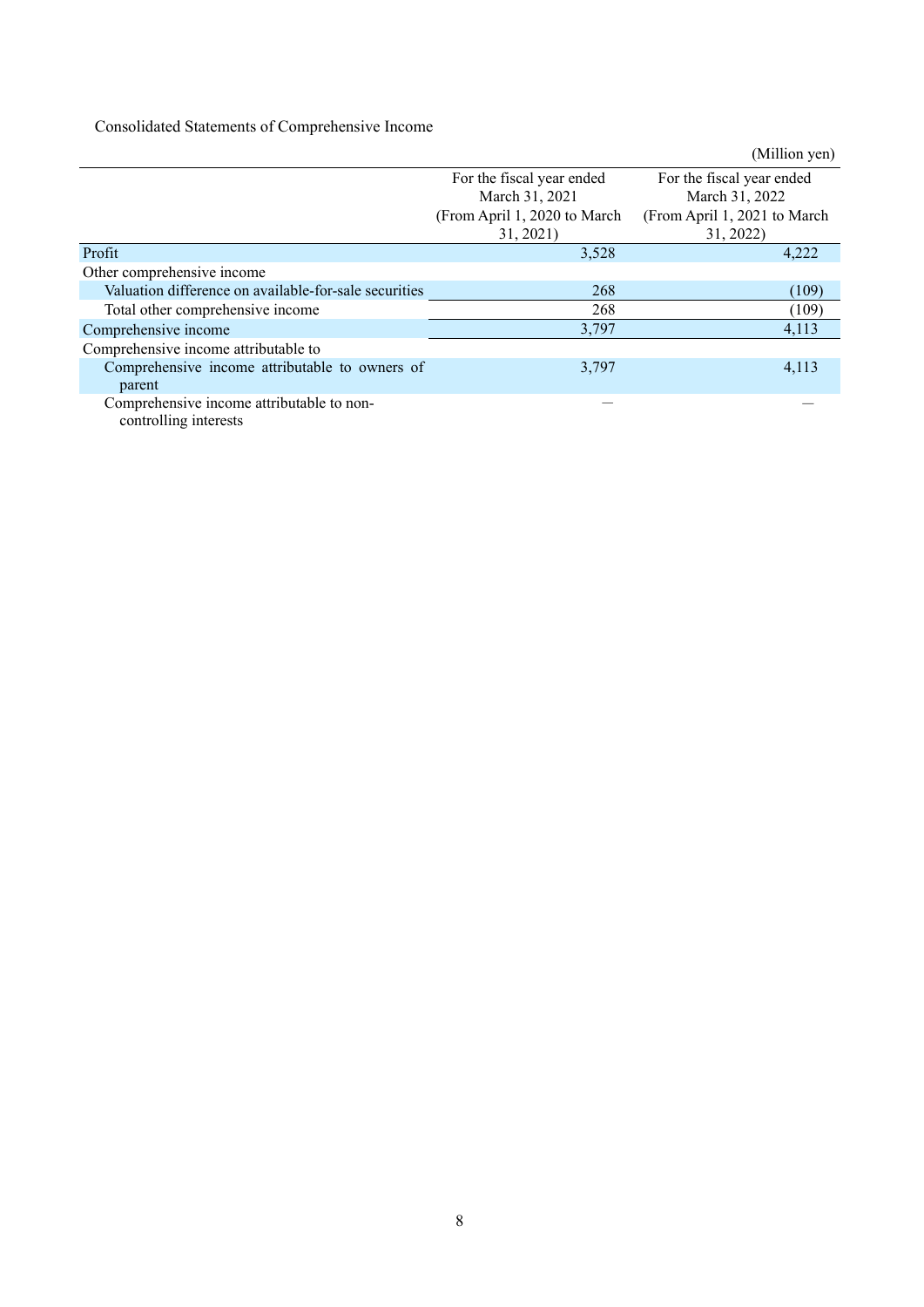# (3) Consolidated Statements of Changes in Equity

Fiscal year ended March 31, 2021 (from April 1, 2020 to March 31, 2021)

|                                                            |                  |                      |                      |                    |                                  |                                                                    |                                                          | (Million yen)          |
|------------------------------------------------------------|------------------|----------------------|----------------------|--------------------|----------------------------------|--------------------------------------------------------------------|----------------------------------------------------------|------------------------|
|                                                            |                  | Shareholders' equity |                      |                    |                                  |                                                                    | Accumulated other<br>comprehensive income                |                        |
|                                                            | Share<br>capital | Capital<br>surplus   | Retained<br>earnings | Treasury<br>shares | Total<br>shareholders'<br>equity | Valuation<br>difference on<br>available-<br>for-sale<br>securities | Total<br>accumulated<br>other<br>comprehensive<br>income | Total<br>net<br>assets |
| Balance at beginning<br>of period                          | 1,631            | 1,500                | 9,442                | (58)               | 12,515                           | 325                                                                | 325                                                      | 12,840                 |
| Changes during period                                      |                  |                      |                      |                    |                                  |                                                                    |                                                          |                        |
| Dividends of<br>surplus                                    |                  |                      | (930)                |                    | (930)                            |                                                                    |                                                          | (930)                  |
| Profit attributable to<br>owners of parent                 |                  |                      | 3,528                |                    | 3,528                            |                                                                    |                                                          | 3,528                  |
| Purchase of treasury<br>shares                             |                  |                      |                      | (0)                | (0)                              |                                                                    |                                                          | (0)                    |
| Net changes in<br>items other than<br>shareholders' equity |                  |                      |                      |                    |                                  | 268                                                                | 268                                                      | 268                    |
| Total changes during<br>period                             |                  |                      | 2,598                | (0)                | 2,597                            | 268                                                                | 268                                                      | 2,866                  |
| Balance at end of<br>period                                | 1,631            | 1,500                | 12,040               | (59)               | 15,113                           | 594                                                                | 594                                                      | 15,707                 |

Fiscal year ended March 31, 2022 (from April 1, 2021 to March 31, 2022)

|                                                            |                  | Shareholders' equity |                      |                    |                                  |                                                                 | Accumulated other<br>comprehensive income                |                        |  |
|------------------------------------------------------------|------------------|----------------------|----------------------|--------------------|----------------------------------|-----------------------------------------------------------------|----------------------------------------------------------|------------------------|--|
|                                                            | Share<br>capital | Capital<br>surplus   | Retained<br>earnings | Treasury<br>shares | Total<br>shareholders'<br>equity | Valuation<br>difference on<br>available-for-<br>sale securities | Total<br>accumulated<br>other<br>comprehensive<br>income | Total<br>net<br>assets |  |
| Balance at beginning of<br>period                          | 1,631            | 1,500                | 12,040               | (59)               | 15,113                           | 594                                                             | 594                                                      | 15,707                 |  |
| Cumulative effects of<br>changes in accounting<br>policies |                  |                      | 177                  |                    | 177                              |                                                                 |                                                          | 177                    |  |
| Restated balance                                           | 1.631            | 1,500                | 12,217               | (59)               | 15,290                           | 594                                                             | 594                                                      | 15,884                 |  |
| Changes during period                                      |                  |                      |                      |                    |                                  |                                                                 |                                                          |                        |  |
| Dividends of surplus                                       |                  |                      | (1,033)              |                    | (1,033)                          |                                                                 |                                                          | (1,033)                |  |
| Profit attributable to<br>owners of parent                 |                  |                      | 4,222                |                    | 4,222                            |                                                                 |                                                          | 4,222                  |  |
| Purchase of treasury<br>shares                             |                  |                      |                      | (0)                | (0)                              |                                                                 |                                                          | (0)                    |  |
| Net changes in items<br>other than<br>shareholders' equity |                  |                      |                      |                    |                                  | (109)                                                           | (109)                                                    | (109)                  |  |
| Total changes during<br>period                             |                  |                      | 3,188                | (0)                | 3,188                            | (109)                                                           | (109)                                                    | 3,078                  |  |
| Balance at end of period                                   | 1,631            | 1,500                | 15,406               | (59)               | 18,478                           | 484                                                             | 484                                                      | 18,963                 |  |

## (Million yen)

9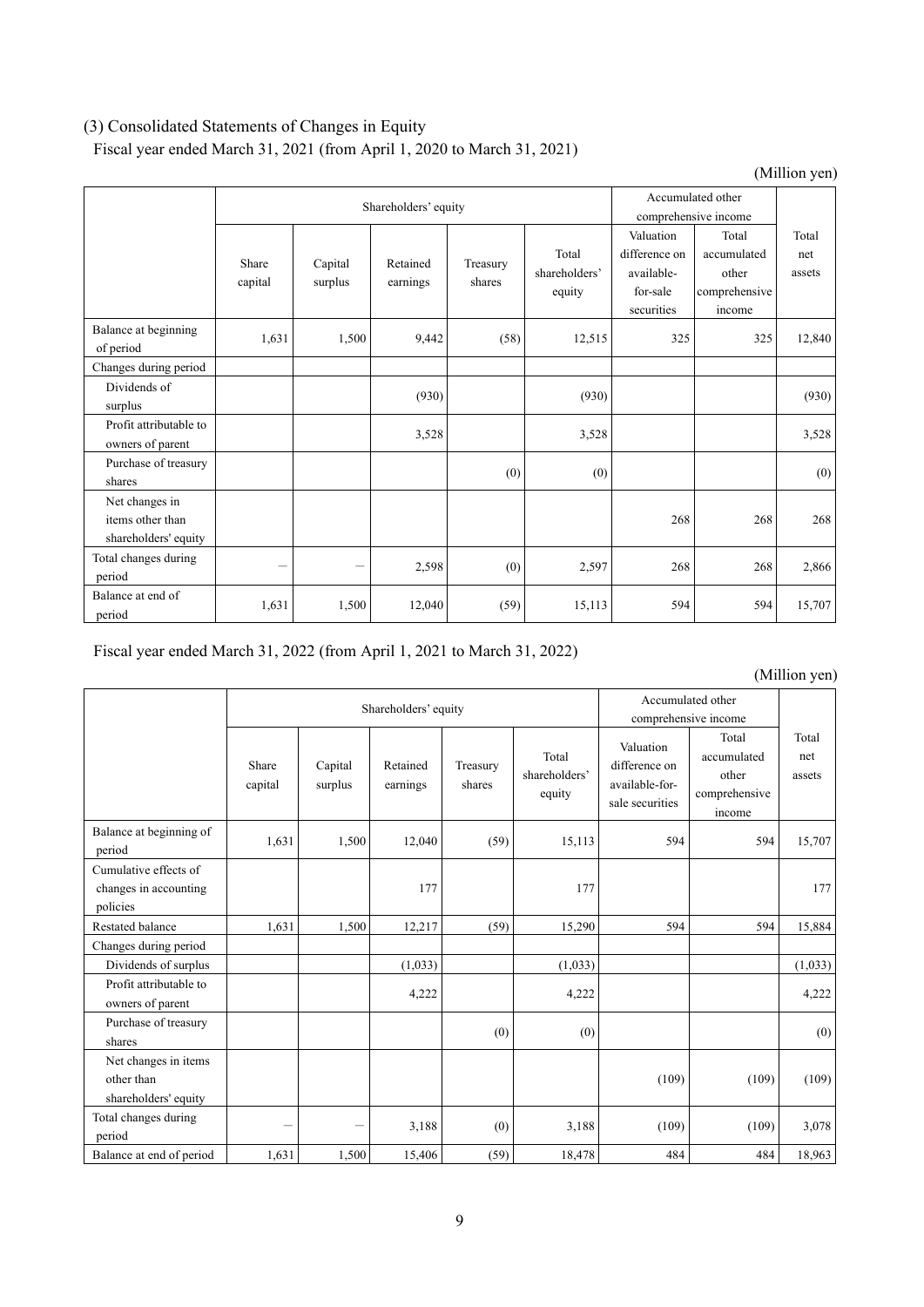# (4) Consolidated Statements of Cash Flows

|                                                                                    |                              | (Million yen)                |
|------------------------------------------------------------------------------------|------------------------------|------------------------------|
|                                                                                    | For the fiscal year ended    | For the fiscal year ended    |
|                                                                                    | March 31, 2021               | March 31, 2022               |
|                                                                                    | (From April 1, 2020 to March | (From April 1, 2021 to March |
|                                                                                    | 31, 2021)                    | 31, 2022)                    |
| Cash flows from operating activities                                               |                              |                              |
| Profit before income taxes                                                         | 5,236                        | 6,358                        |
| Depreciation                                                                       | 215                          | 193                          |
| Increase (decrease) in allowance for doubtful<br>accounts                          | (1)                          | (0)                          |
| Increase (decrease) in provision for bonuses                                       | 37                           | 52                           |
| Increase (decrease) in provision for bonuses for<br>directors (and other officers) | 1                            | (10)                         |
| Interest and dividend income                                                       | (34)                         | (34)                         |
| Loss (gain) on valuation of investment securities                                  |                              | 5                            |
| Decrease (increase) in trade receivables                                           | (163)                        | (219)                        |
| Decrease (increase) in inventories                                                 | 5                            | 168                          |
| Increase (decrease) in trade payables                                              | (2)                          | 13                           |
| Increase (decrease) in accounts payable – other                                    | (26)                         | 53                           |
| Increase (decrease) in accrued consumption taxes                                   | 85                           | (8)                          |
| Increase (decrease) in advances received                                           | 67                           | (34)                         |
| Other, net                                                                         | (37)                         | 283                          |
| Subtotal                                                                           | 5,384                        | 6,820                        |
| Interest and dividends received                                                    | 34                           | 34                           |
| Income taxes paid                                                                  | (1, 196)                     | (2,204)                      |
| Net cash provided by (used in) operating activities                                | 4,222                        | 4,650                        |
| Cash flows from investing activities                                               |                              |                              |
| Purchase of property, plant and equipment                                          | (161)                        | (66)                         |
| Purchase of intangible assets                                                      | (92)                         | (122)                        |
| Other, net                                                                         | 16                           |                              |
| Net cash provided by (used in) investing activities                                | (237)                        | (188)                        |
| Cash flows from financing activities                                               |                              |                              |
| Purchase of treasury shares                                                        | (0)                          | (0)                          |
| Dividends paid                                                                     | (929)                        | (1,032)                      |
| Net cash provided by (used in) financing activities                                | (929)                        | (1,033)                      |
| Effect of exchange rate change on cash and cash<br>equivalents                     |                              |                              |
| Net increase (decrease) in cash and cash equivalents                               | 3,055                        | 3,429                        |
| Cash and cash equivalents at beginning of period                                   | 10,543                       | 13,598                       |
| Cash and cash equivalents at end of period                                         | 13,598                       | 17,027                       |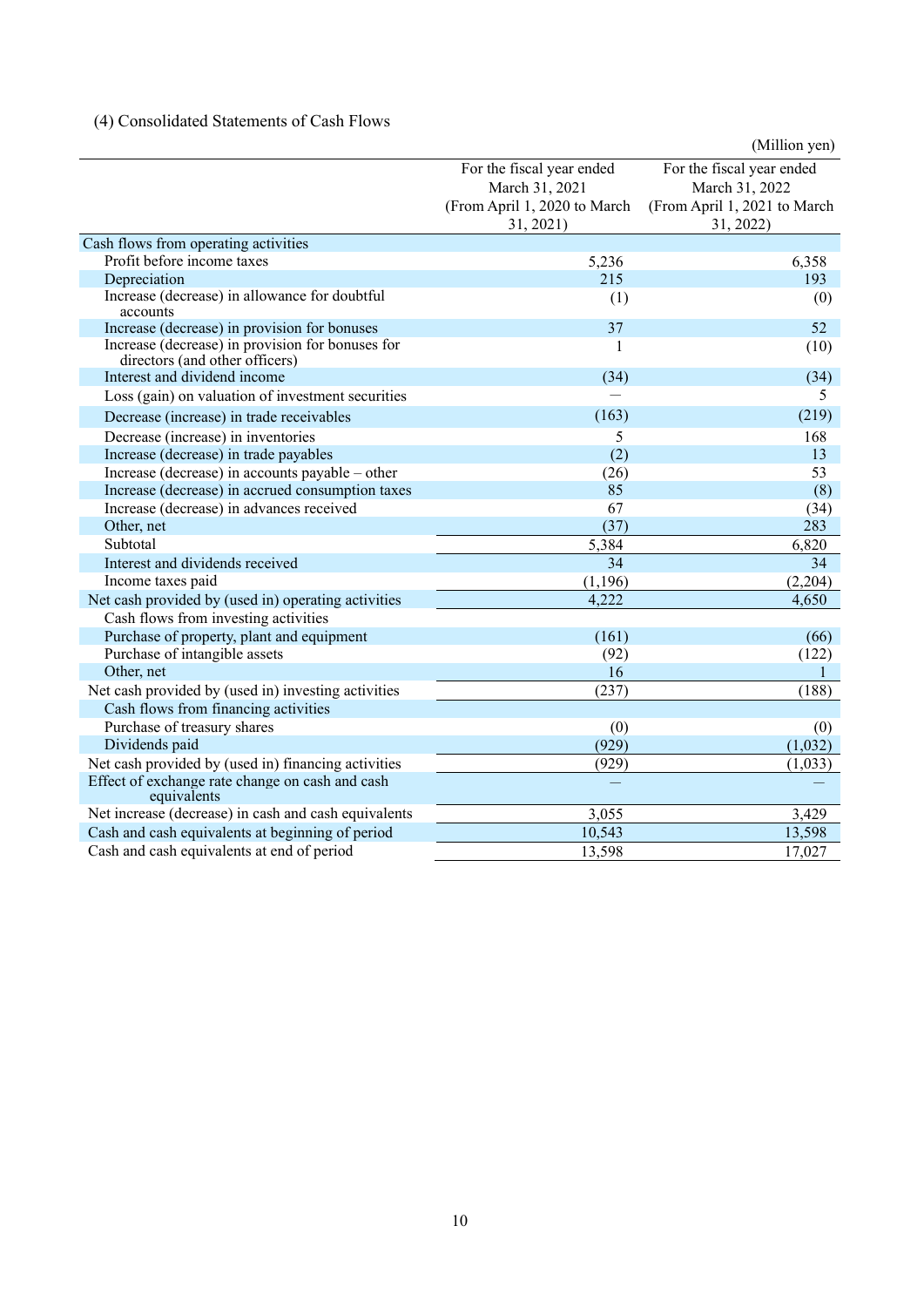### (5) Notes to Consolidated Financial Statements

(Notes on going concern assumptions)

Not applicable.

### (Changes in accounting policies)

(Application of accounting standards concerning revenue and other standards)

The "Accounting Standard for Revenue Recognition" (ASBJ Statement No. 29, March 31, 2020; hereinafter referred to as the "Revenue Recognition Accounting Standard") and other standards are applied from the fiscal year under review, and the Company recognizes revenue from the amount expected to be received in exchange for promised goods or services upon the transfer of control over the goods or services to customers. The Company previously recognized revenue in connection with the granting of licenses with a limited term of agreement from the terms of agreement thereof. However, as a result of the abovementioned recognition approach, the Company has changed the way of recognition: when the nature of the promise at the time of granting a customer a license is a right to access intellectual property, revenue is recognized for a specific period; or when the nature of the promise at the time of granting a customer a license is a right to use intellectual property, revenue is recognized at a specific point of time. Moreover, considerations to be paid to customers, such as sales rebates, were previously handled as selling, general and administrative expenses but are handled by reducing them from the total sales at present.

The application of the Revenue Recognition Accounting Standard and other standards is handled as a transitional treatment as stipulated in proviso of Paragraph 84 of the Revenue Recognition Accounting Standard. The cumulative effects of retrospectively applying the new accounting policies to periods prior to the fiscal year under review were added to or deducted from retained earnings at the beginning of the fiscal year under review, and the new accounting policies are applied from the said beginning balance.

In addition, "Notes and accounts receivable - trade" included in "Current assets" in the Consolidated Balance Sheet of the preceding fiscal year is included separately in each of "Notes receivable - trade" and "Accounts receivable - trade" from the fiscal year under review. However, in accordance with the transitional treatment prescribed in Paragraph 89-2 of the Revenue Recognition Accounting Standard," this item in the Consolidated Balance Sheet of the preceding fiscal year is not indicated in the new indication method.

As a result, the net sales for the fiscal year under review decreased by 135 million yen, and the operating profit, the ordinary profit, and the profit before income taxes each decreased by 18 million yen. In addition, the beginning balance of retained earnings increased by 177 million yen.

### (Application of accounting standard for fair value measurement and other standards)

The "Accounting Standard for Fair Value Measurement" (ASBJ Statement No. 30, July 4, 2019; hereinafter referred to as the "Fair Value Measurement Accounting Standard") and other standards have been applied since the beginning of the fiscal year under review, and the Company will continue to apply the new accounting policy stipulated in the Fair Value Measurement Accounting Standard and other standards in the future in accordance with the transitional treatment prescribed in Paragraph 19 of the Fair Value Measurement Accounting Standard and Paragraph 44-2 of the "Accounting Standard for Financial Instruments" (ASBJ Statement No. 10, July 4,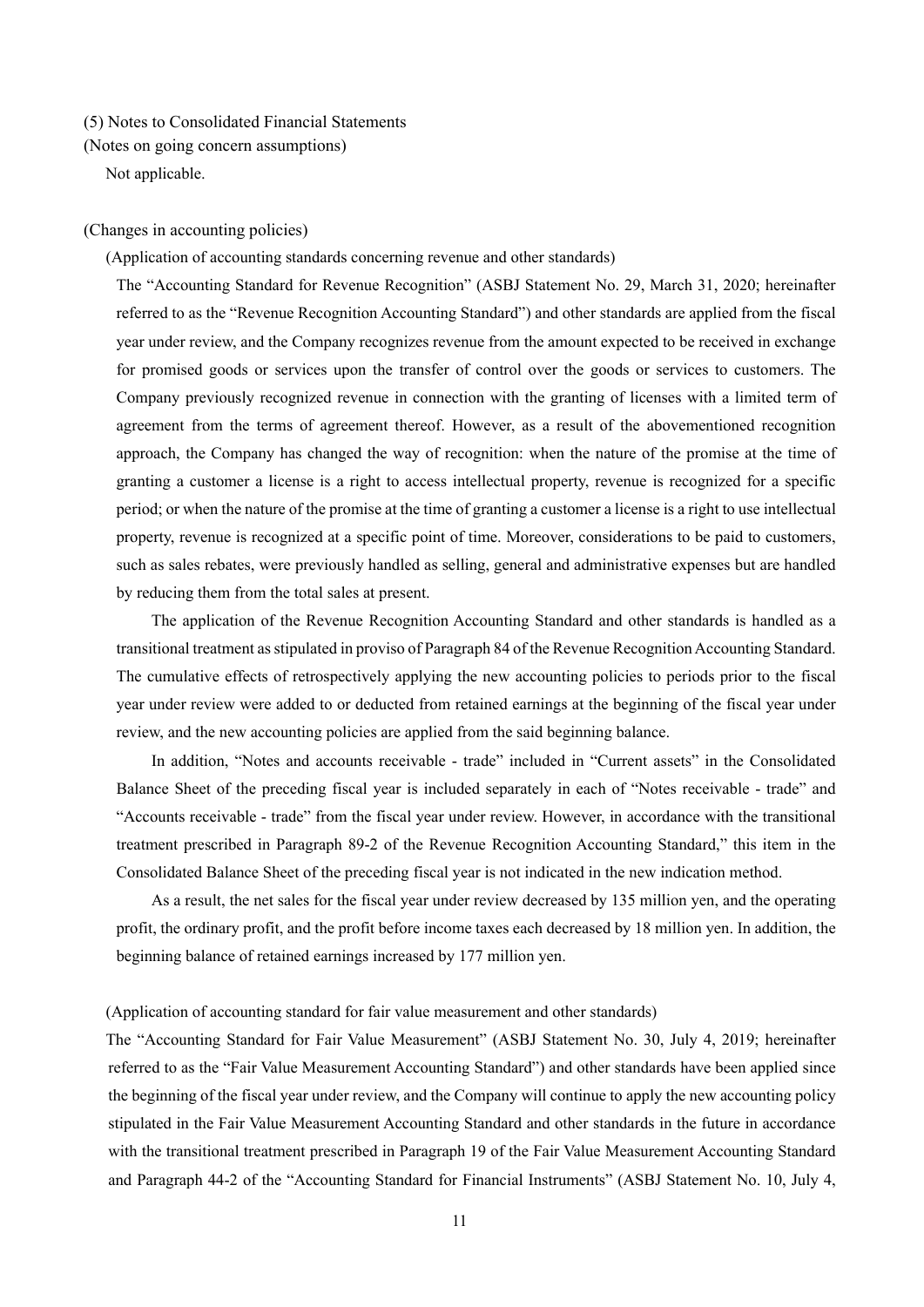2019). The application of these standards has no impact on the Consolidated Financial Statements.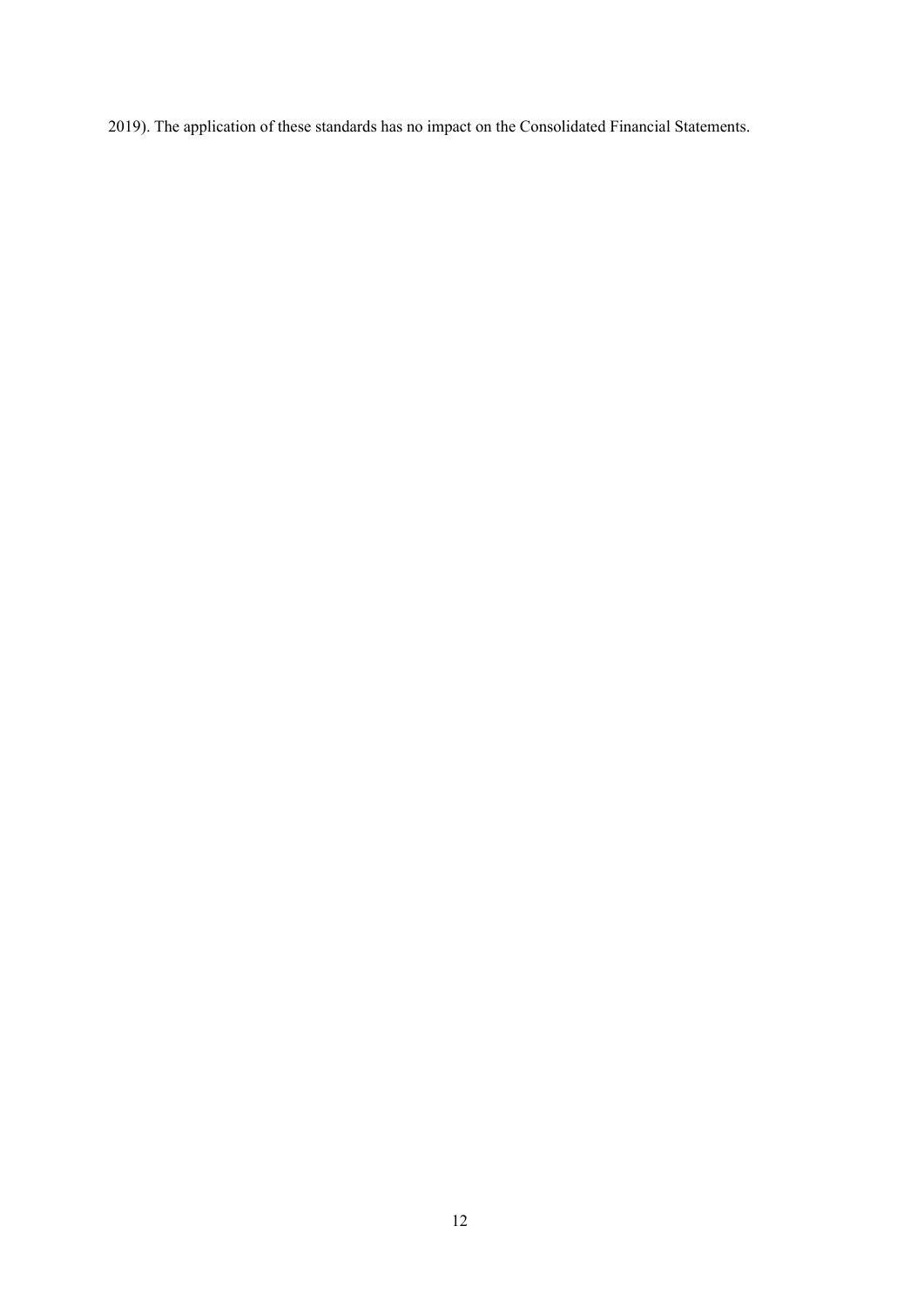### (Notes to Consolidated Statements of Changes in Equity) For the fiscal year ended March 31, 2021 (From April 1, 2020 to March 31, 2021) Class and total number of issued shares, and class and number of treasury shares

| Class of shares  | Number of shares at<br>beginning of period | Increase | Decrease | Number of shares at<br>end of period |
|------------------|--------------------------------------------|----------|----------|--------------------------------------|
| Issued shares    |                                            |          |          |                                      |
| Ordinary shares  | 20,700,000                                 |          |          | 20,700,000                           |
| Total            | 20,700,000                                 |          |          | 20,700,000                           |
| Treasury shares  |                                            |          |          |                                      |
| Ordinary shares* | 24,548                                     | 48       |          | 24,596                               |
| Total            | 24,548                                     | 48       |          | 24,596                               |

(Note)

The increase of 48 shares in the number of treasury shares of the ordinary shares is due to the purchase of shares of less than one unit.

### For the fiscal year ended March 31, 2022 (From April 1, 2021 to March 31, 2022) Class and total number of issued shares, and class and number of treasury shares

| Class of shares  | Number of shares at<br>beginning of period | Increase | Decrease | Number of shares at<br>end of period |
|------------------|--------------------------------------------|----------|----------|--------------------------------------|
| Issued shares    |                                            |          |          |                                      |
| Ordinary shares  | 20,700,000                                 | –        |          | 20,700,000                           |
| Total            | 20,700,000                                 | –        |          | 20,700,000                           |
| Treasury shares  |                                            |          |          |                                      |
| Ordinary shares* | 24,596                                     | 123      |          | 24,719                               |
| Total            | 24,596                                     | 123      |          | 24,719                               |

(Note)

The increase of 123 shares in the number of treasury shares of the ordinary shares is due to the purchase of shares of less than one unit.

# (Segment information)

### 1. Summary of reportable segments

The Group's reportable segments are the Group's organizational units for which financial information is individually available, and are subject to regular review by the Board of Directors for the purpose of deciding the allocation of management resources and evaluating its business performance.

The Group operates its businesses by type of its products and services, and classifies them into the three reportable segments of "Architecture System Business," "Surveying/Civil Engineering System Business," and "IT Solutions Business."

The Architecture System Business engages in the development, sale, and maintenance of the architecture CAD software, etc., and provides web services and other software services. The Surveying/Civil Engineering System Business engages in the development, sale, and maintenance of CAD software for surveying and civil engineering. The IT solutions business engages in a variety of solution services, including system development for purposes other than CAD software, web applications, and hosting services.

# 2. Method of calculating net sales, profit or loss, assets, liabilities, and other items by reportable segment

The accounting methods for reportable business segments are compliant with the accounting policy adopted for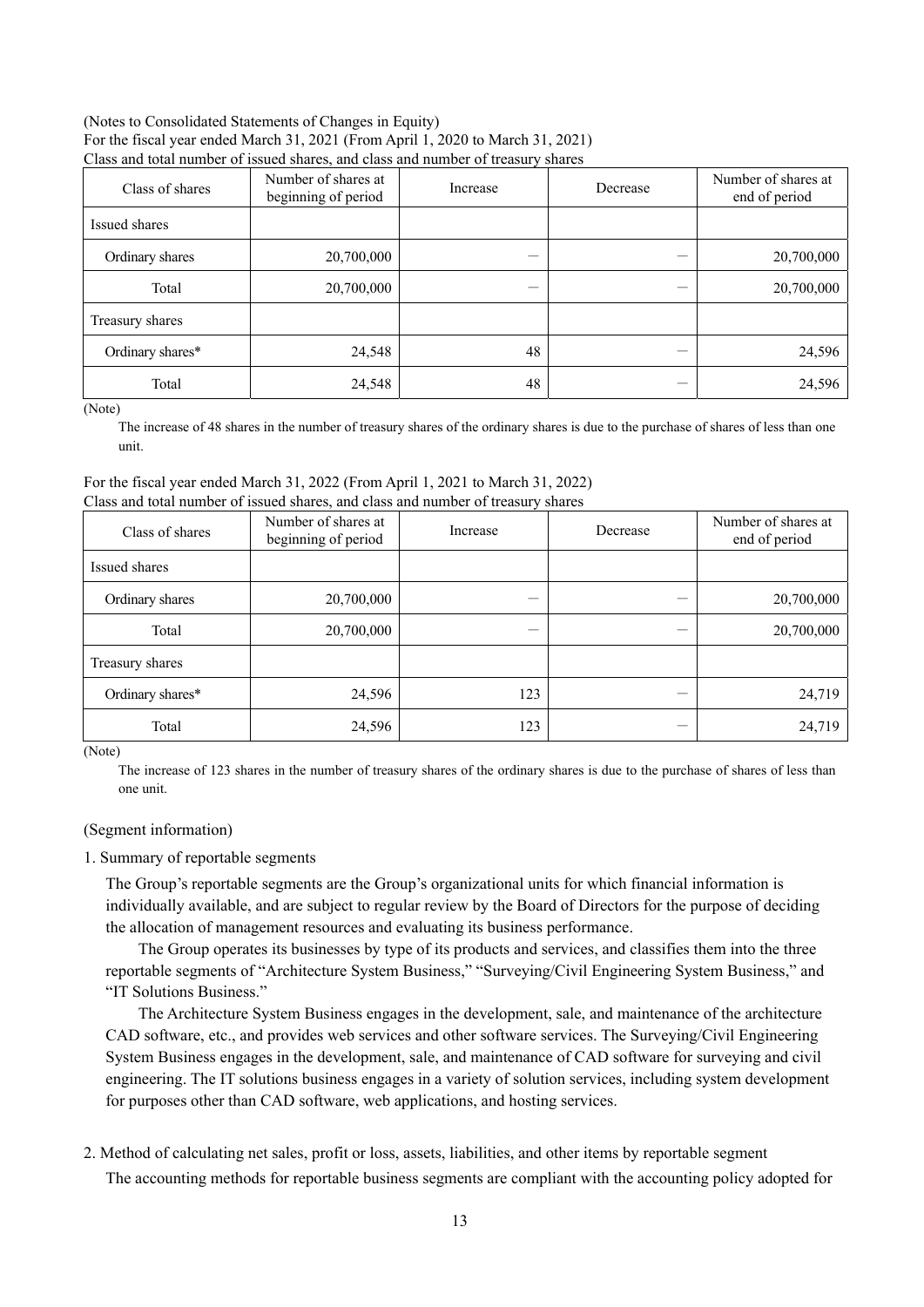### preparing Consolidated Financial Statements.

Profit by reportable segment is stated on an operating profit basis.

# 3. Information on net sales and profit or loss by reportable segment

For the fiscal year ended March 31, 2021 (from April 1, 2020 to March 31, 2021)

|                                    |                                           |                                                             |                                 |        |               | (Million yen)                                                   |
|------------------------------------|-------------------------------------------|-------------------------------------------------------------|---------------------------------|--------|---------------|-----------------------------------------------------------------|
|                                    |                                           | Reportable segment                                          |                                 |        |               |                                                                 |
|                                    | Architecture<br>System<br><b>Business</b> | Surveying/Civil<br>Engineering<br>System<br><b>Business</b> | IT Solutions<br><b>Business</b> | Total  | Adjustments*1 | Amount recorded<br>in Consolidated<br>Financial<br>Statements*2 |
| Net sales                          |                                           |                                                             |                                 |        |               |                                                                 |
| Sales to external customers        | 6,078                                     | 6,599                                                       | 165                             | 12,843 |               | 12,843                                                          |
| Intersegment sales or<br>transfers |                                           |                                                             |                                 |        |               |                                                                 |
|                                    |                                           |                                                             |                                 |        |               |                                                                 |
| Total                              | 6,078                                     | 6,599                                                       | 165                             | 12,843 |               | 12,843                                                          |
| Segment profit (loss)              | 2,227                                     | 2,868                                                       | (68)                            | 5,027  | 162           | 5,190                                                           |

(Notes)

1. The adjustment of 162 million yen to segment profit (loss) is management fees and other fees received from group companies and expenses related to group management.

2. Segment profit (loss) is adjusted to align with operating profit on the consolidated financial statements.

For the fiscal year ended March 31, 2022 (from April 1, 2021 to March 31, 2022)

|                                    |                                           |                                                             |                                 |        |               | (Million yen)                                                   |
|------------------------------------|-------------------------------------------|-------------------------------------------------------------|---------------------------------|--------|---------------|-----------------------------------------------------------------|
|                                    | Reportable segment                        |                                                             |                                 |        |               |                                                                 |
|                                    | Architecture<br>System<br><b>Business</b> | Surveying/Civil<br>Engineering<br>System<br><b>Business</b> | IT Solutions<br><b>Business</b> | Total  | Adjustments*1 | Amount recorded<br>in Consolidated<br>Financial<br>Statements*2 |
| Net sales                          |                                           |                                                             |                                 |        |               |                                                                 |
| Sales to external customers        | 6,493                                     | 7,108                                                       | 729                             | 14,331 |               | 14,331                                                          |
| Intersegment sales or<br>transfers |                                           |                                                             |                                 |        |               |                                                                 |
| Total                              | 6,493                                     | 7,108                                                       | 729                             | 14,331 |               | 14,331                                                          |
| Segment profit                     | 2,481                                     | 3,402                                                       | 268                             | 6,152  | 162           | 6,314                                                           |

(Notes)

1. The adjustment of 162 million yen to segment profit is management fees and other fees received from group companies and expenses related to group management.

2. Segment profit is adjusted to align with operating profit on the consolidated financial statements.

# 4. Change in reportable segments

(Renaming of reportable segments)

From the fiscal year under review, the reportable segments of former "Architecture CAD Business" and "Surveying/Civil Engineering CAD Business" are renamed "Architecture System Business" and "Surveying/Civil Engineering System Business" to indicate the contents of the businesses appropriately. This change is the renaming of the segments and does not affect segment information. The segment information for the preceding fiscal year is also provided with the new segment names.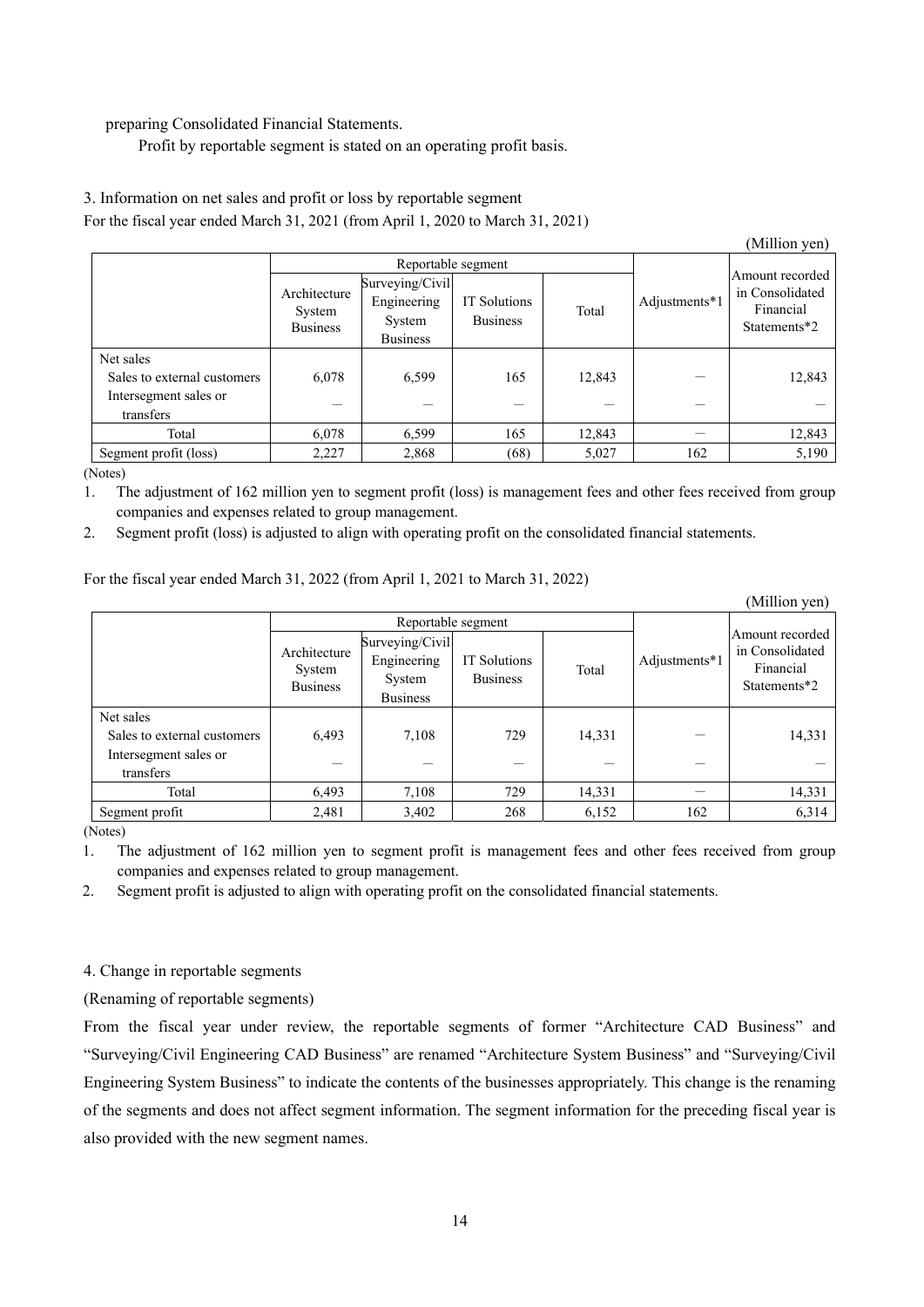(Application of the Accounting Standard for Revenue Recognition and other standards)

As stated in Changes in accounting policies, the Revenue Recognition Accounting Standard and other standards are applied from the fiscal year under review, and the accounting treatment method concerning revenue recognition has been changed. Thus, the method for calculating business segment profits or losses has also been changed.

As a result of these changes, the net sales and segment profit of the "architecture system business" for the fiscal year under review decreased by 29 million yen and 8 million yen, respectively, and the net sales and segment profit of the "surveying/civil engineering system business" for the fiscal year under review decreased by 106 million yen and 9 million yen, respectively.